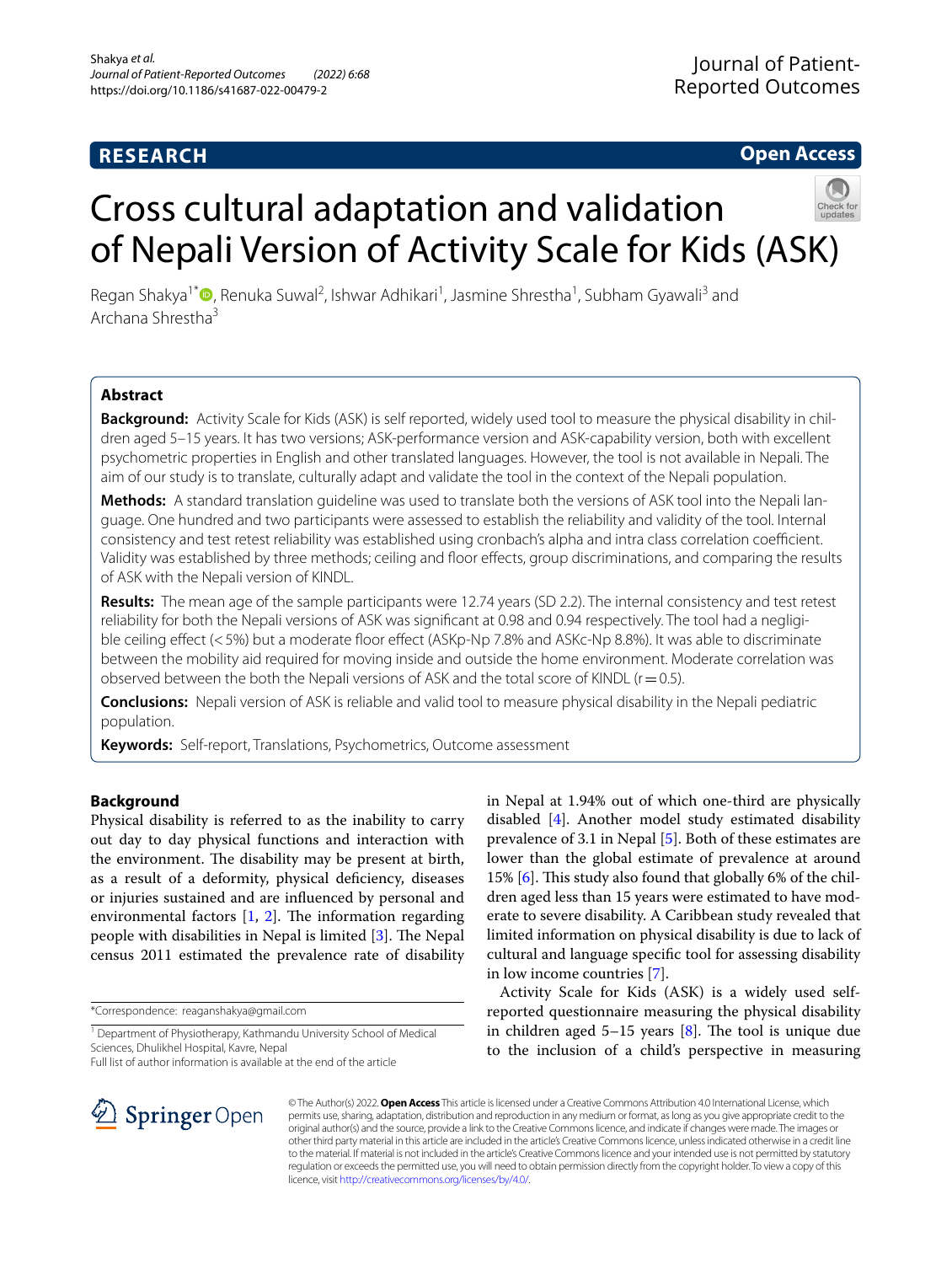their physical limitation and functional capacity. ASK has established excellent psychometric properties in English and other languages [\[9–](#page-5-8)[12\]](#page-5-9). ASK has two versions; a performance version (ASKp) and a capability version (ASKc). The performance version takes into account the environment in which the child must function, measuring the activity of a child in that environment. The capability version considers the child's perspective, taking into account the activities that the child thinks he/she could do despite their usual environment. The tool is feasible to administer and has demonstrated efficiency in detecting clinically important change signifying it's clinical and research use [[9,](#page-5-8) [13](#page-5-10)].

There are limited outcome measures available in Nepali to determine functional outcomes in the pediatric population. ASK has not- been translated or validated in Nepali. The aim of this study is to translate the ASK questionnaire to ensure that it is- a culturally appropriate and valid tool for use in Nepal.

# **Methods**

The study was conducted in two phases. During the first stage, the English version of the ASK questionnaire was translated and culturally adapted into Nepali (ASK-Np). Following this the validity of the translated ASK-Np was tested.

#### **ASK: English version**

ASK is a 30-item self-administered tool intended to measure physical disability in children aged 5 to 15 years with functional limitations due to a wide range of diferent health conditions. ASK has two versions; ASK-performance (ASKp) measuring what the child usually "did do", and ASK-capability (ASKc) measuring what the child "could do" in the last week. There are 7 sub domains represented within the ASK tool including personal care (3 items), dressing (4 items), locomotion (7 items), play (2 items), standing skills (5 items), transfers (5 items), and other skills (4 items). Each item is rated on a 5 point scale with zero denoting no physical activity to four denoting maximum physical activity. The total score is expressed in percentages calculated by sum of the child's score on each item divided by the total score that the child could have achieved. The higher score indicates better physical function of a child with 100% indicating full physical function  $[8, 9]$  $[8, 9]$  $[8, 9]$ .

#### **ASK: Translation and adaptation into Nepali**

A standard and accepted procedure was used to translate and adapt the English version into Nepali language [\[14](#page-5-11)]. To avoid information bias, the profles of forward and backward translators included people with both medical and non medical background. The forward translation was carried out by two translators; an experienced surgeon fuent in both English and Nepali (medical background) and a notarized non medical translator unknown to the concepts of the items and its purpose. A panel of researchers and translators synthesized the forward translations into a common Nepali version. The synthesized version was independently back translated by two translators. An expert committee composed of primary researchers, translators, an experienced social worker who works with children with disabilities and a specialized pediatric physiotherapist reviewed all the translations and written reports to reach a consensus on the Nepali translation of the questionnaire. The Nepali version and the written report of the expert committee were sent to the developers of ASK. Ten children [10–12 years] were randomly pretested for clarity and understanding of the Nepali version. Minor considerations both from the developers of ASK and the results of pretest were adjusted to produce the fnal Nepali version of ASK scale; ASKp-Np (ASKp-Nepali) and ASKc-Np (ASKc- Nepali).

# **Validation of Nepali version of ASK Study setting and participants**

A purposive sample of 102 children aged between 8 and 15 years with a diagnosed musculoskeletal or neuromuscular condition was recruited. Data were collected from three centers with their approval; Special Children and Research Center, CBR Bhaktapur, and Dhulikhel Hospital. Children were excluded: (a) if they were unable to read and understand the Nepali language, (b) had cognitive defcits that prevented them from understanding the tool.

#### **Data collection**

At each center, the study details were explained to the eligible children, their parents, health professionals involved, and the social workers. Parental consent was gained prior to administering the tools. The parent was interviewed for the demographic and medical information of their child such as age (in years), gender (male/ female), No. of siblings, type of education (special/ normal) and disease condition (musculoskeletal/ neuromuscular). The Nepali version of the ASK and KINDL questionnaire was administered to the children. To assess the test–retest reliability, ASK-Np was re-administered to the 55 participants who responded after the period of 14 days [\[15](#page-5-12)].

# **KINDL**

KINDL is a self administered tool to assess Health-Related Quality of Life in children aged 3 years or above [[16\]](#page-5-13). It is easy to administer, with good psychometric properties and is fexible to use. It consists of 24 items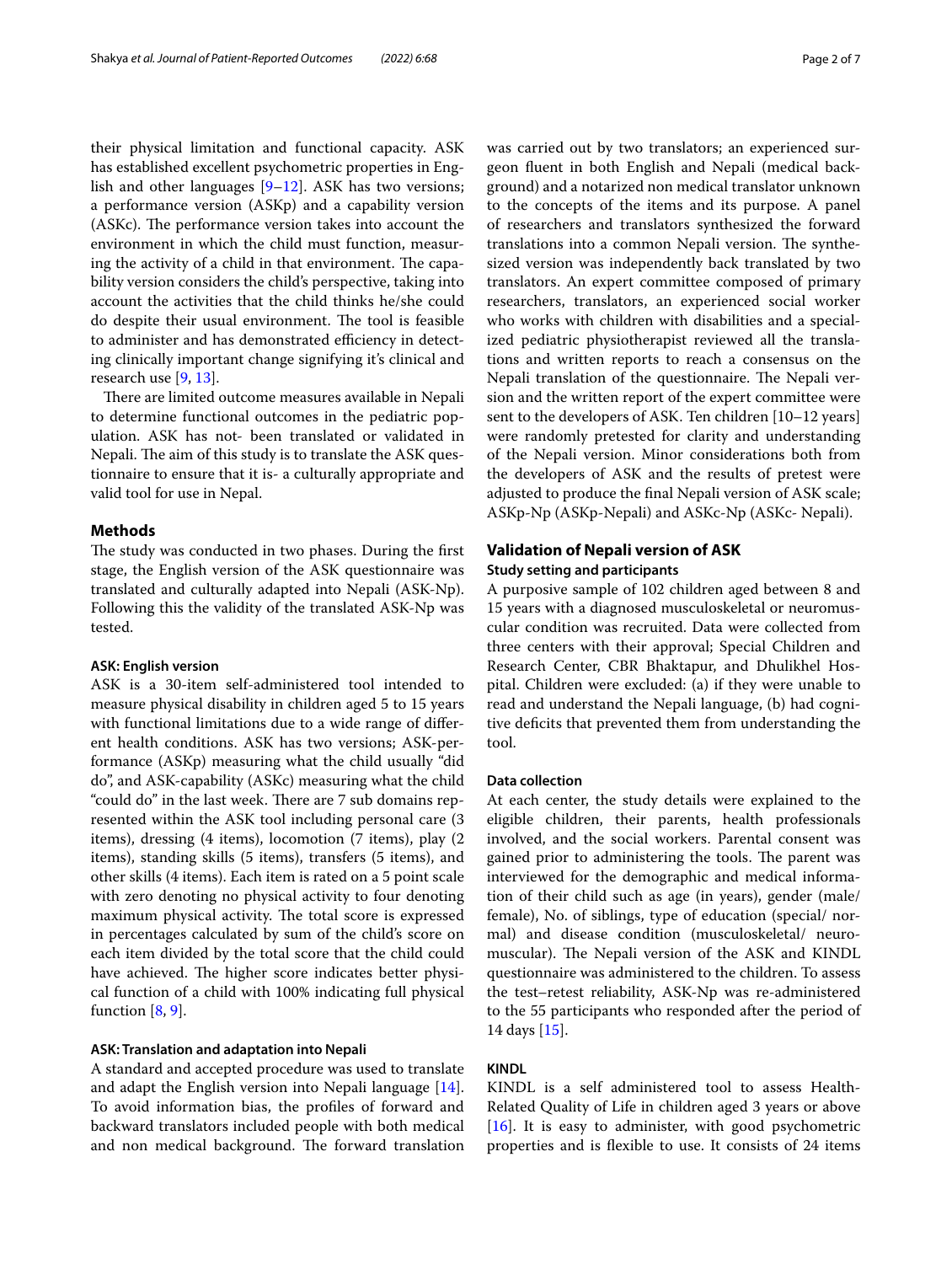divided into six domains: physical well-being (PWD), emotional well-being (EWD), self-esteem (SE), family (FM), friends (FR) and everyday functioning (school or nursery school/kindergarten) (SC). The Nepali version of KINDL was used in this study [[17\]](#page-5-14).

## **Statistical analysis**

The sample characteristics were summarized using mean (standard deviation) [range] for the continuous variables and frequency (percentage) for the categorical variables. We used Kologomorov–Smirnov's (K–S test) for normality to determine the distribution of total scores of ASK-Np and KINDL. The significant K–S test for normality would indicate the distribution is not normal and could be skewed or normal distribution. The internal consistency was assessed using Cronbach's alpha for total scores of ASK-Np. Similarly, test–retest reliability was assessed using Interclass Correlation Coefficient (ICC) with two way mixed model absolute agreement method for the total scores of ASK-Np. To determine the validity of the tool, (a) floor and ceiling effects of the tool were measured, (b) Mann–Whitney U test was used to compare mean scores between the groups (mobility support needed inside home environment, mobility support needed outside home environment and medical conditions) and (c) a correlation test was used to compare between the total scores of both the versions ASK-Np and the diferent dimensions and the total scores of KINDL [\[18](#page-5-15)]. We used SPSS version 21 for the statistical analysis.

## **Results**

#### **Sample description**

The mean age of the participants was  $12.74$  (SD = 2.2) years. More than half were male and four- ffth of the participants had at least one sibling. The majority of the participants' had neuromuscular disorders and was receiving special education. Forty nine percent of the participants attempted questions by themselves and three-tenths (31%) of the participants required most assistance. With respect to mobility, three- quarters of the participants did not require supporting devices while moving inside or outside of the home environment (Table [1](#page-2-0)). The distribution of total scores of ASKp-Np and ASKc-Np are shown in Fig. [1](#page-3-0).

#### **Reliability**

The internal consistency and Test retest reliability was excellent for the Nepali version of ASK (ASKp-Np and ASKc-Np). The internal consistency for ASKp-Np and ASKc-Np is 0.98. Similarly, the intra-class correlation coefficient is statistically significant at 0.93 for ASKp-Np

# <span id="page-2-0"></span>**Table 1** Characteristics of study participants ( $n = 102$ )

| <b>Characteristics</b>                  | Frequency (%)        |  |  |
|-----------------------------------------|----------------------|--|--|
| Age (years), mean (SD) [range]          | 12.74 (2.2) [8-15]   |  |  |
| Gender                                  |                      |  |  |
| Male                                    | 58 (56.9%)           |  |  |
| Female                                  | 44 (43.1%)           |  |  |
| No. of siblings                         |                      |  |  |
| No siblings                             | 18 (17.6%)           |  |  |
| One sibling                             | 53 (52.0%)           |  |  |
| Two                                     | 23 (22.5%)           |  |  |
| Three                                   | 4 (3.9%)             |  |  |
| Four                                    | $1(1.0\%)$           |  |  |
| Five                                    | $3(2.9\%)$           |  |  |
| Type of education                       |                      |  |  |
| Special education                       | 98 (96.1%)           |  |  |
| Normal education                        | 4 (3.9%)             |  |  |
| Disease condition                       |                      |  |  |
| Musculoskeletal                         | $7(6.9\%)$           |  |  |
| Neuromuscular                           | 95 (93.1%)           |  |  |
| Form completion                         |                      |  |  |
| All by the patient                      | 50 (49.0%)           |  |  |
| Questionnaire read to patient           | 17 (16.7%)           |  |  |
| Some of the question                    | $4(3.9\%)$           |  |  |
| Most of the question                    | 31 (30.4%)           |  |  |
| Support while moving inside home        |                      |  |  |
| No                                      | 79 (77.5%)           |  |  |
| Yes                                     | 23 (22.5%)           |  |  |
| Support while moving outside home       |                      |  |  |
| No                                      | 81 (79.4%)           |  |  |
| Yes                                     | 21 (20.6%)           |  |  |
| Total score ASKp-Np, mean, (SD) [range] | 68.5 (34.0) [0-100]  |  |  |
| Total score ASKc-Np, mean, (SD) [range] | 69.18 (34.3) [0-100] |  |  |

and similarly the intra-class correlation coefficient is 0.92for ASKc-Np (Table [2](#page-3-1)).

# **Construct validity**

The ceiling effects were observed at 4.9% in both versions of ASK-Np, whereas 7.8% and 8.8% was observed at foor in the ASKp-Np and ASKc-Np respectively. When comparing groups, the participants who gained the higher total score of ASK-Np didn't require any form of support while moving inside or outside the home environment. There was no significant relation with the different health conditions (Table [3\)](#page-3-2). The distribution of the total score of KINDL was normally distributed in contrast to the distribution of the total score of both versions of ASK-Np. Therefore, we used Spearman's rank correlation to compare the diferent dimensions of KINDL with the total scores of ASK-Np. We observed a mild to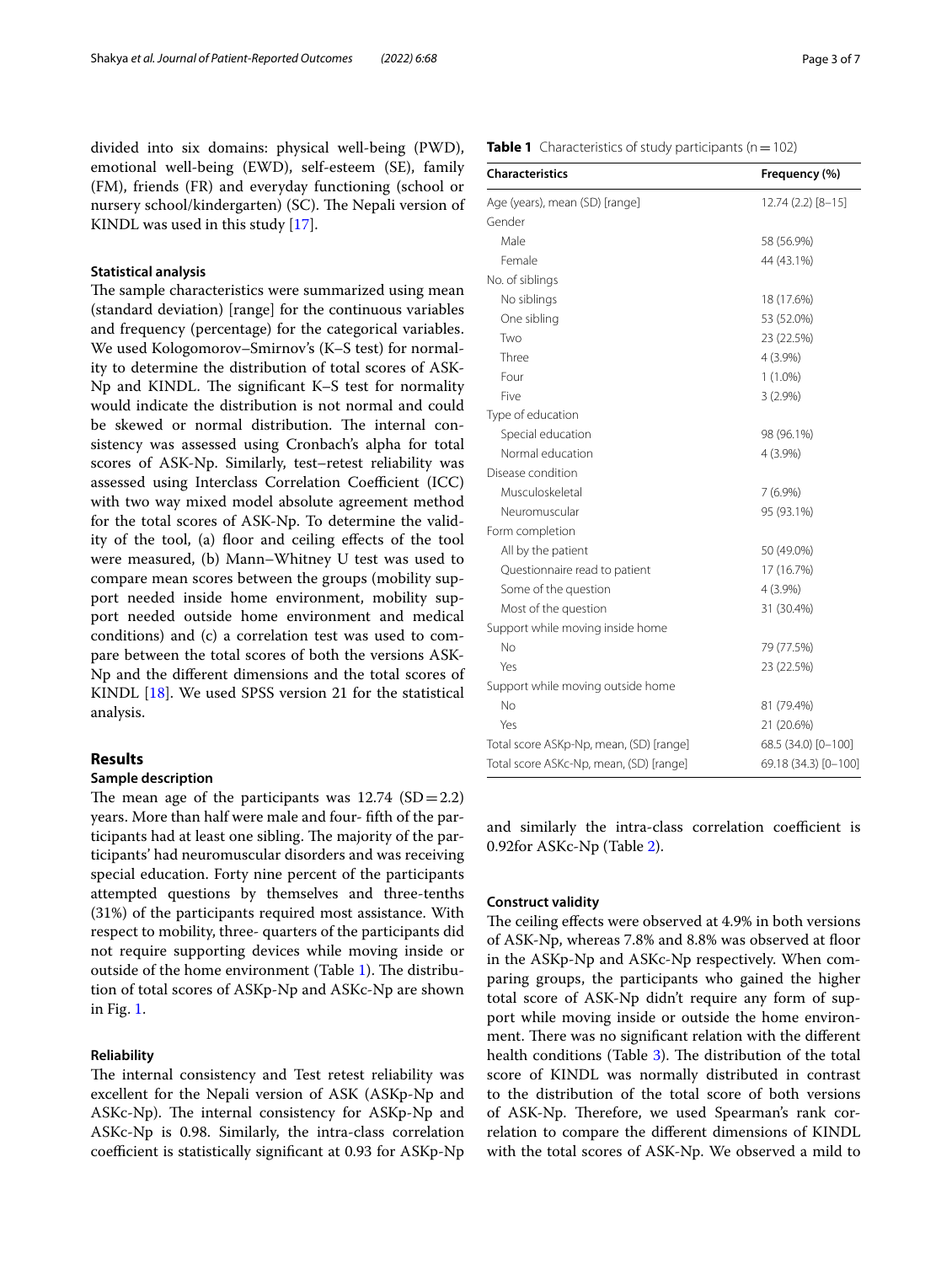

<span id="page-3-1"></span><span id="page-3-0"></span>**Table 2** Internal consistency and Intra-class correlation coefficient of ASK-Np

|      | Scale Internal<br>consistency<br>(Cronbach's<br>alpha) | Test retest<br>reliability<br>(ICC) | Lower<br>bound | Upper<br>bound | p       |
|------|--------------------------------------------------------|-------------------------------------|----------------|----------------|---------|
| ASKp | 0.98                                                   | 0.93                                | 0.84           | 0.96           | < 0.001 |
| ASKc | 0.98                                                   | 0.92                                | 0.83           | 0.96           | < 0.001 |

The statistically signifcant results are in bold

moderate positive correlation between the total scores of ASK with all the domains of KINDL except for the family dimension. Similarly, there was moderate correlation between the total scores of ASK-Np with the total scores of KINDL (Table [4\)](#page-4-0).

# **Discussion**

The ASK questionnaire was translated, culturally adapted and validated into the Nepali language.

A number of items in the tool were culturally adapted with consensus from the expert committee and the developers of ASK. Items with printing or script writing and examples of dribbling a basketball are not common in Nepal; instead they were replaced with school related work and playing with a ball. The finalized Nepali version

<span id="page-3-2"></span>

|  |  | Table 3 Group comparison of ASK-Np |  |
|--|--|------------------------------------|--|
|--|--|------------------------------------|--|

|      | <b>Description</b>  |                 | n  | Mean (SD) | $p^*$   |
|------|---------------------|-----------------|----|-----------|---------|
| ASKp | Inside environment  | No support      | 79 | 62.35     | < 0.001 |
|      |                     | With support    | 23 | 14.24     |         |
|      | Outside environment | No support      | 81 | 61.94     | < 0.001 |
|      |                     | With support    | 21 | 11.24     |         |
|      | Health condition    | Musculoskeletal | 7  | 61.07     | 0.38    |
|      |                     | Neuromuscular   | 95 | 50.79     |         |
| askc | Inside support      | No support      | 79 | 62.37     | < 0.001 |
|      |                     | With support    | 23 | 14.15     |         |
|      | Outside support     | No support      | 81 | 61.93     | < 0.001 |
|      |                     | With support    | 21 | 11.26     |         |
|      | Health condition    | Musculoskeletal | 7  | 59.36     | 0.47    |
|      |                     | Neuromuscular   | 95 | 50.92     |         |

The statistically signifcant results are in bold

\* Mann–Whitney U test

had a suffix "Np" added to the tool acronym to identify it as the Nepali version of ASK: ASK-Np (ASK-Nepali); subsequently ASKp-Np (performance version in Nepali), ASKc-Np (capability version in Nepali). Good psychometric properties were obtained for the tool. The reliability was determined by internal consistency and test retest analysis. The internal consistency of 0.98 for both the ASK-Np versions is above the recommended value [\[19](#page-5-16)].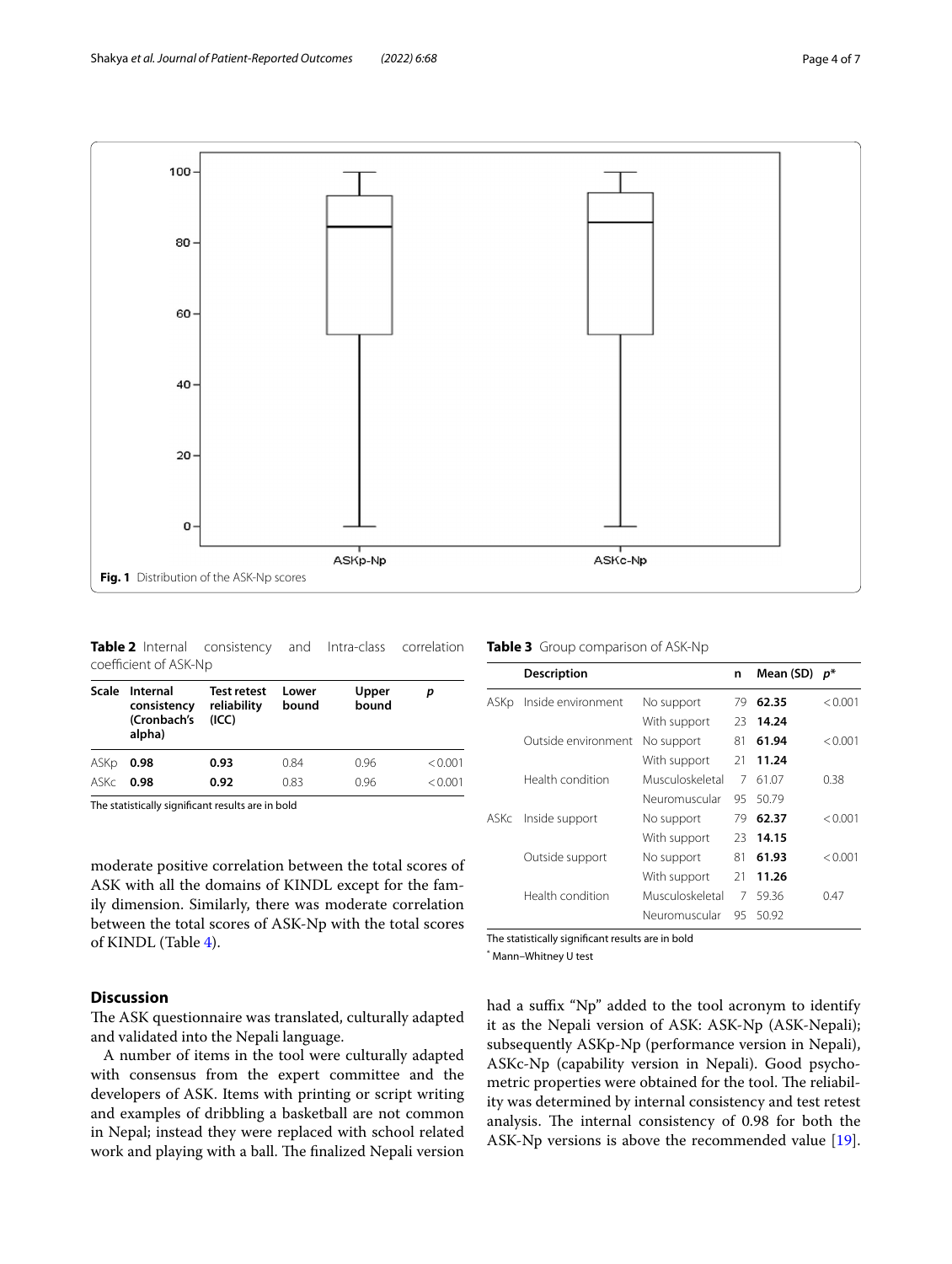| <b>KINDL</b> |   | <b>PWB</b> | <b>EWB</b> | <b>SE</b> | FM   | FR      | SC   | тт      |
|--------------|---|------------|------------|-----------|------|---------|------|---------|
| ASKp         |   | 0.24       | 0.24       | 0.48      | 0.17 | 0.38    | 0.22 | 0.51    |
|              | D | 0.02       | 0.02       | < 0.001   | 0.09 | < 0.001 | 0.03 | < 0.001 |
| ASKc         |   | 0.20       | 0.22       | 0.48      | 0.15 | 0.35    | 0.21 | 0.48    |
|              | D | 0.05       | 0.04       | < 0.001   | 0.13 | < 0.001 | 0.04 | < 0.001 |

<span id="page-4-0"></span>**Table 4** Correlation between ASK-Np and KINDL-Np

*PWB* physical well being, *EWB* emotional well being, *SE* self esteem, *FM* family, *FR* friends, *SC* school, *TT* KINDL total score

Statistically signifcant results are in bold (*p*<0.05)

Similarly, the test retest analysis established an excellent agreement for both the versions. The findings are consistent with the original tool and with the other translated versions [[9,](#page-5-8) [10](#page-5-17), [20](#page-5-18)].

The validity of ASK-Np was tested using three methods: a) the assessment of ceiling and floor effects, b) score discrimination among diferent groups, and c) comparison between the total scores of ASK-Np with KINDL-Np and its dimensions.

The ceiling and floor effect indicates the ability of a tool to distinguish between responses at the extreme ends of the tool  $[18]$  $[18]$ . In this study, it was found that both the versions of ASK-Np demonstrated negligible ceiling efects  $(<5\%)$ . The floor effect was observed to be moderate for ASKp-Np  $(7.8%)$  and ASKc-Np  $(8.8%)$ . The results of this study partially agree with the original tool which reported the negligible ceiling efect of 4% and with zero floor effect  $[9]$  $[9]$ . The differences in the floor effect in this study could be attributed to the severity of the participants' neuromuscular conditions which included limited physical functioning capabilities [[21\]](#page-5-19). A UK based study reported some participants scored zero on the scores of ASK. They also determined that the impaired functional mobility as a signifcant factor afecting the scores of ASK [[22\]](#page-6-0).

Construct validity was determined by the knowngroups validity, which is assessed by comparing the target outcomes scores of diferent pre-specifed groups that are known to vary on the construct of interest. The participant's physical functioning outcomes in diferent environments (inside and outside) and use of mobility aids (with support/ no support) are compared. It is hypothesized that the individual who requires the support of mobility aids would have lower physical functioning capabilities [[21](#page-5-19)[–23](#page-6-1)]. Signifcant diference was observed in the scores of both the versions of ASK-Np when compared with use of mobility aid during physical functioning in different environments. The group which required support for mobility produced signifcantly lower scores in both the versions (ASKp-Np and ASKc-Np) with inside and outside environments. In contrast the group which didn't require support for mobility produced signifcantly higher scores in ASK-Np. The findings of this study are consistent with the findings observed in the Portuguese version  $[10]$  $[10]$ . In comparison to the Portuguese study, we didn't observe signifcant diference between the scores of ASK-Np when comparing the groups with diferent health condition. The finding suggests similar level of physical functioning in diferent health condition in contrast to the findings of the Portuguese version  $[10]$  $[10]$ . The sample for musculoskeletal conditions in Nepali version was significantly lower therefore it is difficult to draw conclusions on physical functioning in diferent health conditions.

In the next validation method, the scores of ASK-Np were compared with the scores of KINDL. Multiple studies have demonstrated direct positive relation between lower limb physical function with quality of life scores [[24,](#page-6-2) [25](#page-6-3)]. Similar strategies of validation were used in original tool and the other translated versions. Moderate correlation ( $r=0.5$ ) was observed between the total scores of both versions of ASK-Np and the total score of KINDL corresponding to the fndings with the previous studies [[9,](#page-5-8) [10](#page-5-17)]. Similarly, we observed mild correlation between the total scores of both the version of ASK-Np with the dimensions of KINDL except for the family dimension. The weaker correlations were observed with dimensions of physical well being, emotional well being and school. Self esteem and friends dimension demonstrated mild to moderate correlation [[26\]](#page-6-4). Similar fndings were observed in the Portuguese version [\[10](#page-5-17)].

#### **Limitations of the study**

This study had a few limitations; moderate floor effects were observed which could be due to the limited sample size and distribution. Secondly, the majority of the sample had neuromuscular conditions; therefore conclusions could not be drawn for the children with musculoskeletal conditions. Thirdly, due to limited performance related outcome measures available in Nepali, we were not able to state the correlation with other related outcome measures for validity. We recommend the further studies to use the quantitative functional outcomes to strengthen the validity of the scale.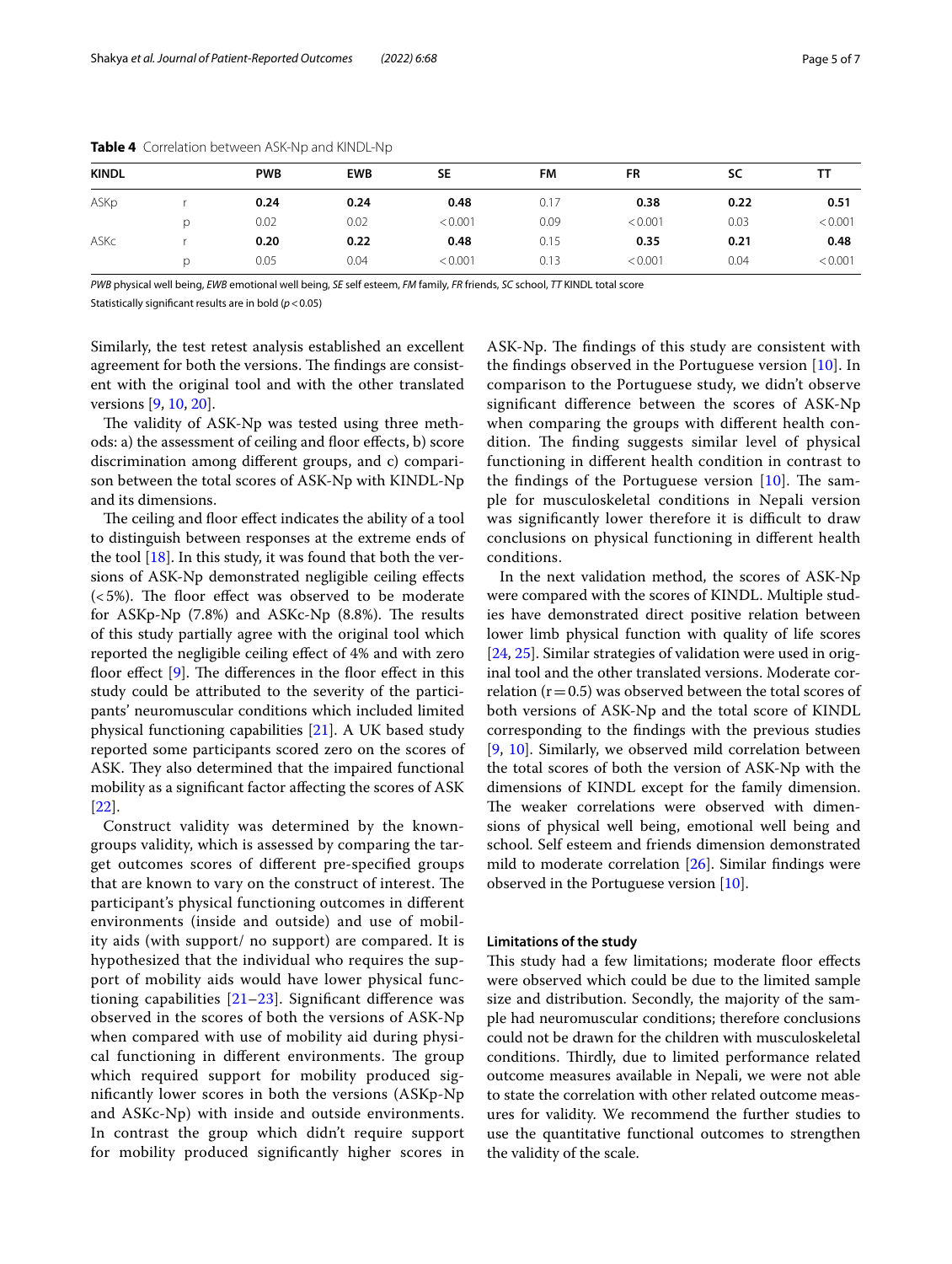# **Conclusion**

The two versions of ASK-Np are valid and reliable tools for clinical use in Nepal to measure physical disability. The questionnaire has been culturally adapted for use by Nepali children in reporting limitations in physical functions.

## **Abbreviations**

ASK: Activities Scale for Kids; ASKc: Activities Scale for Kids capability version; ASKp: Activities Scale for Kids performance version; ASK-Np: Activities Scale for Kids-Nepali version; ASKc-Np: Activities Scale for Kids-Nepali capability version; ASKp-Np: Activities Scale for Kids-Nepali performance version; CP: Cerebral palsy; EWB: Emotional well being; FM: Family; FR: Friends; KS test: Kolgomorov–Smirnov's test; PWB: Physical well being; SD: Standard deviation; SPSS: Statistical Package for the Social Sciences; SE: Self-esteem; SC: School.

#### **Acknowledgements**

We would like to thank all the individuals involved including the translators, committee members, and advisors for their valuable time and effort during this study. We would also appreciate the study centers for providing us the platform to collect the data. We are extremely grateful towards the professionals and stafs of these centers and the parents of the children participants for their assistance and patience. Finally, we would like to express special gratitude towards the developers of ASK and KINDL for giving permission to use the outcome measures in this study.

#### **Author contributions**

RS1 and RS2 conceived and designed the study. All authors revised critically for intellectual content and were involved in literature search. RS2, IA, SG, JS contributed to acquisition of data. RS1, AS contributed to analysis and interpretation of the data. RS1, RS2 contributed in drafting the frst manuscript. All authors read and approved the fnal manuscript.

#### **Funding**

The authors declare that they have received no funding or support for this study and have no fnancial interests to declare.

#### **Availability of data and materials**

The dataset generated and/or analyzed during the current study are available from the corresponding author on a reasonable request.

# **Declarations**

#### **Ethics approval and consent to participate**

The ethical approval was obtained from International Review committee of Kathmandu University School of Medical Sciences/Dhulikhel Hospital (IRC-KUSMS) (Approval number: 67/18). The participants were informed about the study details, time requirement, voluntary participation, benefts and risks, and right to withdraw during the study. Participants were assured that the personal information would be kept confdential. The informed written consent was obtained from the participant's parents prior to the study.

#### **Consent for publication**

Not applicable.

#### **Competing interests**

The authors declare that they have no competing interests.

#### **Author details**

<sup>1</sup> Department of Physiotherapy, Kathmandu University School of Medical Sciences, Dhulikhel Hospital, Kavre, Nepal. <sup>2</sup> Research Center for Rehabilitation Division, CBR Bhaktapur, Bhaktapur, Nepal. <sup>3</sup> Department of Community Programs, Kathmandu University School of Medical Sciences, Dhulikhel Hospital, Kavre, Nepal.

Received: 27 January 2022 Accepted: 8 June 2022<br>Published online: 16 June 2022

#### **References**

- <span id="page-5-0"></span>1. World Health Organization (2021) Disability and health [Online]. Cited 12th Jan 2022. [https://www.who.int/news-room/fact-sheets/detail/disab](https://www.who.int/news-room/fact-sheets/detail/disability-and-health) [ility-and-health](https://www.who.int/news-room/fact-sheets/detail/disability-and-health)
- <span id="page-5-1"></span>2. Centers for Disease Control and Prevention (2020) Disability & Health overview: impairments, activity limitations, and participation restrictions [Online]. Cited 12th Jan 2022. [https://www.cdc.gov/ncbddd/disability](https://www.cdc.gov/ncbddd/disabilityandhealth/disability.html) [andhealth/disability.html](https://www.cdc.gov/ncbddd/disabilityandhealth/disability.html)
- <span id="page-5-2"></span>3. Rohwerder B (2020) Nepal situational analysis. Disability inclusive development. Institute of Development Studies [Report]. Cited 12th Jan 2022. <https://opendocs.ids.ac.uk/opendocs/handle/20.500.12413/15510>
- <span id="page-5-3"></span>4. Government of Nepal (2012) National population and housing census 2011 [National report]. Cited 12th Jan 2022. [https://unstats.un.org/unsD/](https://unstats.un.org/unsD/demographic/sources/census/wphc/Nepal/Nepal-Census-2011-Vol1.pdf) [demographic/sources/census/wphc/Nepal/Nepal-Census-2011-Vol1.pdf](https://unstats.un.org/unsD/demographic/sources/census/wphc/Nepal/Nepal-Census-2011-Vol1.pdf)
- <span id="page-5-4"></span>5. Eide AH, Neupane S, Hem KG (2016) Living conditions among people with disability in Nepal [Report]. Report no: SINTEF A27656
- <span id="page-5-5"></span>6. World Health Organization (2011) World report on disability [online]. Cited 12th Jan 2022. [https://www.who.int/publications/i/item/97892](https://www.who.int/publications/i/item/9789241564182) [41564182](https://www.who.int/publications/i/item/9789241564182)
- <span id="page-5-6"></span>7. Schmid K, Vézina S, Ebbeson L (2008) Disability in the Caribbean. A study of four countries: a socio-demographic analysis of the disabled. UNECLAC Statistics and Social Development Unit. Cited 12th Jan 2022. [https://](https://repositorio.cepal.org/handle/11362/5059) [repositorio.cepal.org/handle/11362/5059](https://repositorio.cepal.org/handle/11362/5059)
- <span id="page-5-7"></span>8. Young NL, Yoshida KK, Williams JI, Bombardier C, Wright JG (1995) The role of children in reporting their physical disability. Arch Phys Med Rehabil 76(10):913–918
- <span id="page-5-8"></span>9. Young NL, Williams JI, Yoshida KK, Wright JG (2000) Measurement properties of the activities scale for kids. J Clin Epidemiol 53(2):125–137
- <span id="page-5-17"></span>10. Paixão D, Cavalheiro LM, Gonçalves RS, Ferreira PL (2016) Portuguese cultural adaptation and validation of the Activities Scale for Kids (ASK). Jornal de pediatria 92(4):367–373
- 11. Lawitschka A, Brunmair M, Bauer D, Zubarovskaya N, Felder-Puig R, Strahm B et al (2021) Psychometric properties of the Activities Scale for Kids-performance after allogeneic hematopoietic stem cell transplantation in adolescents and children: results of a prospective study on behalf of the German-Austrian-Swiss GVHD Consortium. Wien Klin Wochenschr 133(1–2):41–51
- <span id="page-5-9"></span>12. Fabbri L, Neviani R, Festini F, Costi S (2016) Transcultural validation of Activities Scale for Kids (ASK): translation and pilot test. Acta Biomed 87(Suppl 2):70–79
- <span id="page-5-10"></span>13. Plint AC, Gaboury I, Owen J, Young NL (2003) Activities scale for kids: an analysis of normals. J Pediatr Orthop 23(6):788–790
- <span id="page-5-11"></span>14. Beaton DE, Bombardier C, Guillemin F, Ferraz MB (2000) Guidelines for the process of cross-cultural adaptation of self-report measures. Spine 25(24):3186–3191
- <span id="page-5-12"></span>15. Carmines EG, Zeller RA (1994) Reliability and validity assessment. Sage Publication, Newbury Park
- <span id="page-5-13"></span>16. Ravens-Sieberer U, Bullinger M (1998) Assessing health-related quality of life in chronically ill children with the German KINDL: frst psychometric and content analytical results. Qual Life Res 7(5):399–407
- <span id="page-5-14"></span>17. Yamaguchi N, Poudel KC, Poudel-Tandukar K, Shakya D, Ravens-Sieberer U, Jimba M (2010) Reliability and validity of a Nepalese version of the Kiddo-KINDL in adolescents. Biosci Trends 4(4):178–185
- <span id="page-5-15"></span>18. Terwee CB, Bot SD, de Boer MR, van der Windt DA, Knol DL, Dekker J, Bouter LM, de Vet HC (2007) Quality criteria were proposed for measurement properties of health status questionnaires. J Clin Epidemiol 60(1):34–42
- <span id="page-5-16"></span>19. Bland JM, Altman DG (1997) Cronbach's alpha. BMJ 314(7080):572
- <span id="page-5-18"></span>20. Young NL, Yoshida KK, Williams JI, Bombardier C, Wright JG (1995) The role of children in reporting their physical disability. Arch Phys Med Rehabil 76(10):913–918
- <span id="page-5-19"></span>21. Orlin MN, Palisano RJ, Chiarello LA, Kang LJ, Polansky M, Almasri N, Maggs J (2010) Participation in home, extracurricular, and community activities among children and young people with cerebral palsy. Dev Med Child Neurol 52(2):160–166